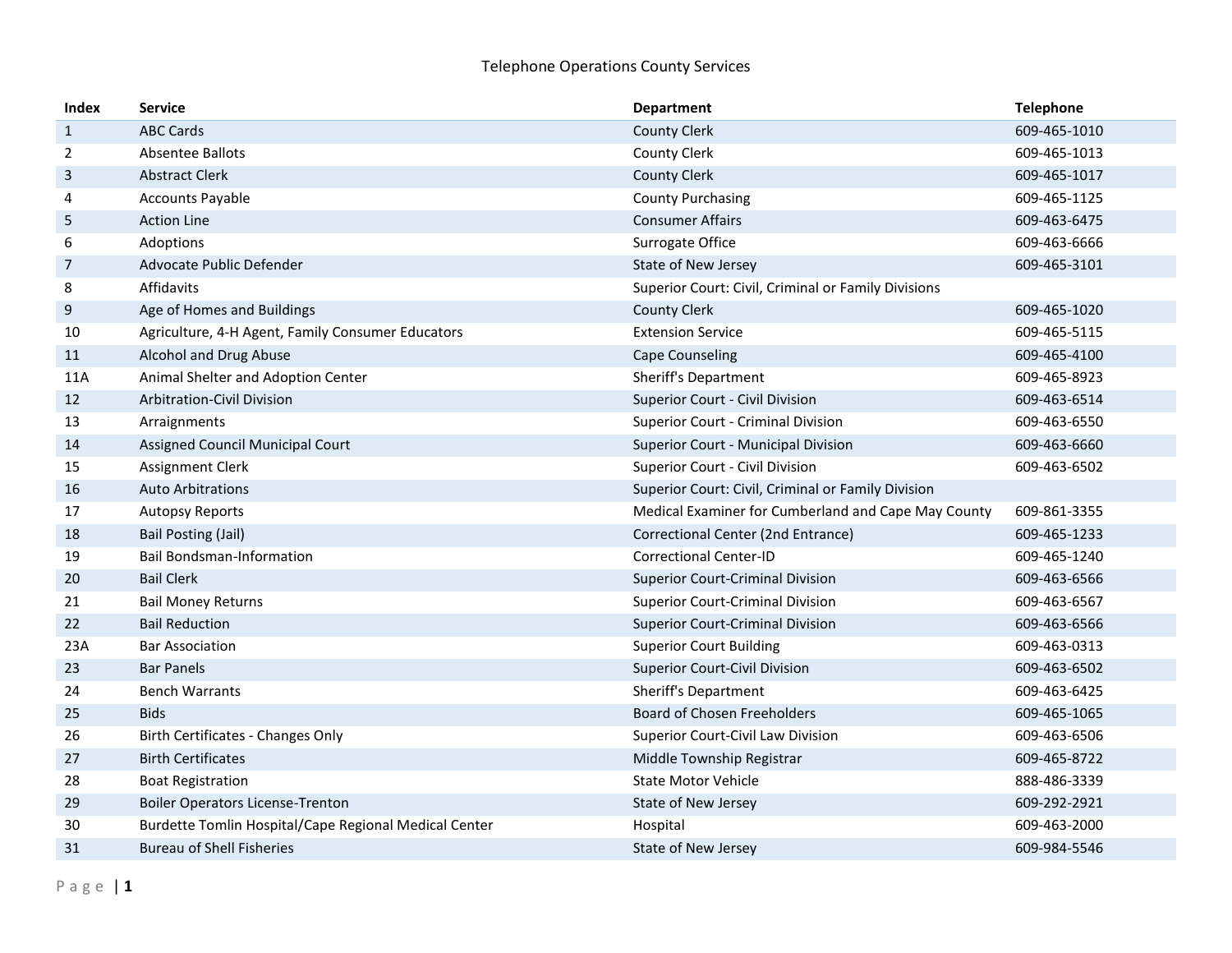| 32   | CMC National Wildlife (U.S. Fish and Wildlife)                 | <b>Federal Government</b>                           | 609-463-0994 |
|------|----------------------------------------------------------------|-----------------------------------------------------|--------------|
| 33   | Cancer Detection, Hypertension Screening                       | <b>Health Department</b>                            | 609-465-1200 |
| 34   | Cape Assist                                                    | Cape Assist Resources Center                        | 609-522-5960 |
| 34 A | Cape Counseling (Mental Health)                                | <b>Cape Counseling</b>                              | 609-465-4100 |
| 35   | Cape Human Resources                                           | <b>Social Services Building</b>                     | 609-889-2699 |
| 36   | Cape Mediation                                                 | State of New Jersey                                 | 609-463-0323 |
| 36A  | Cape Regional Medical Center/Burdette Tomlin Memorial Hospital | Hospital                                            | 609-463-2000 |
| 37   | <b>CEHA</b>                                                    | <b>Health Department</b>                            | 609-465-1209 |
| 38   | Census Data                                                    | <b>Planning Board</b>                               | 609-465-1084 |
| 39   | <b>Charge Backs-Colleges</b>                                   | Treasurer                                           | 609-465-1170 |
| 40   | Chest Clinic (TB) Child Health                                 | <b>Health Department</b>                            | 609-465-1200 |
| 41   | Child Abuse Unit                                               | <b>Prosecutor's Office</b>                          | 609-463-6480 |
| 42   | Childcare Network (EIRC)                                       | <b>EIRC</b>                                         | 609-886-5164 |
| 43   | <b>Child Placement Review</b>                                  | <b>Superior Court-Family Division</b>               | 609-463-6642 |
| 43A  | Children in Court                                              | <b>Superior Court-Family Division</b>               | 609-463-6642 |
| 44   | Civil Court                                                    | <b>Superior Court-Civil Division</b>                | 609-463-6502 |
| 45   | Clean Highway Coordinator                                      | Public Works                                        | 609-465-1035 |
| 46   | Clinics                                                        | <b>Health Department</b>                            | 609-465-1200 |
| 47   | <b>Coalition Against Rape and Abuse</b>                        | CARA                                                | 609-522-6489 |
| 48   | Coalition Against Rape and Abuse (Toll Free)                   | <b>CARA</b>                                         | 877-294-2272 |
| 49   | Code Enforcement                                               | Local Township                                      |              |
| 50   | <b>Commercial and Non-Commercial Licenses</b>                  | Local Township                                      |              |
| 51   | <b>Communications Office</b>                                   | <b>Board of Chosen Freeholders</b>                  | 609-463-6678 |
| 52   | <b>Community Services</b>                                      | <b>Probation Office</b>                             | 609-465-1114 |
| 53   | Complaints (Health Hazards)                                    | <b>Health Department</b>                            | 609-465-1209 |
| 54   | <b>Computer and Fax Services</b>                               | Library                                             | 609-463-6350 |
| 55   | Computer Services for the County                               | Management Info. Services                           | 609-463-6625 |
| 56   | <b>Construction Board Of Appeals</b>                           | <b>Public Works</b>                                 | 609-465-1035 |
| 57   | <b>Consumer Complaints</b>                                     | <b>Consumer Affairs/Weights and Measures</b>        | 609-886-2903 |
| 58   | Coroner                                                        | Medical Examiner for Cumberland and Cape May County | 609-861-3355 |
| 59   | <b>County Directory</b>                                        | <b>Board of Chosen Freeholders</b>                  | 609-465-1065 |
| 60   | County Laboratory                                              | <b>Prosecutor's Office</b>                          | 609-465-1135 |
| 61   | <b>County Solicitor</b>                                        | <b>Board of Chosen Freeholders</b>                  | 609-465-1065 |
| 61A  | <b>Crime Stoppers</b>                                          | Sheriff's Office                                    | 877-465-2801 |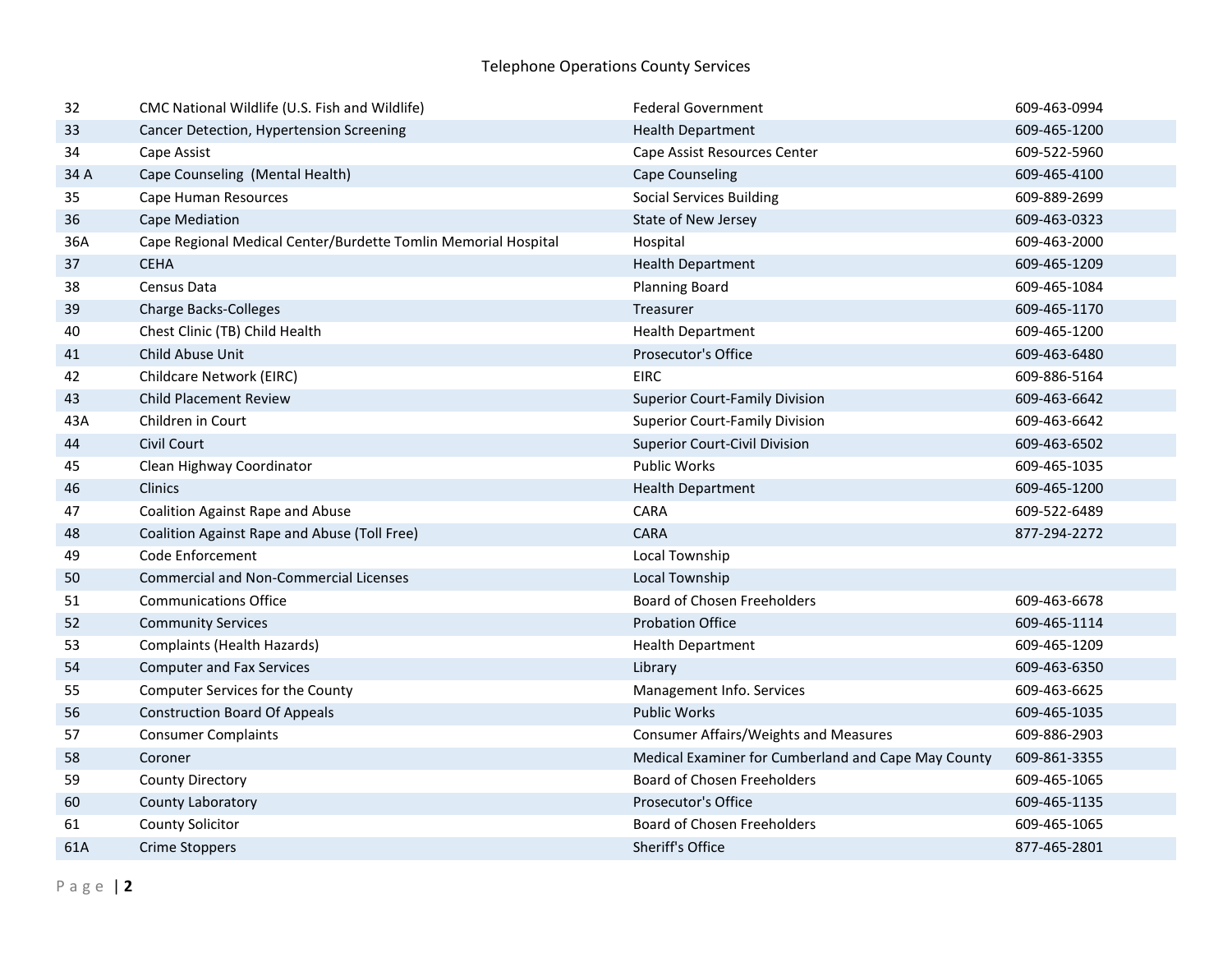| 61B | <b>Crime Stoppers</b>                                             | Sheriff's Office                        | 609-465-2800 |
|-----|-------------------------------------------------------------------|-----------------------------------------|--------------|
| 62  | <b>Criminal Court</b>                                             | <b>Superior Court-Criminal Division</b> | 609-463-6550 |
| 62A | Criminal Court (TASC)                                             | <b>Superior Court-Criminal Division</b> | 609-463-6583 |
| 63  | Criminal Investigations                                           | Prosecutor's Office                     | 609-465-1135 |
| 64  | <b>Crisis Intervention</b>                                        | <b>Youth Services</b>                   | 609-465-5045 |
| 65  | <b>Culture and Heritage</b>                                       | <b>Culture and Heritage</b>             | 609-463-6370 |
| 66  | <b>Death Certificates</b>                                         | Boro or City Hall                       |              |
| 67  | <b>Death Certificates</b>                                         | Middle Township Registrar               | 609-465-8722 |
| 68  | Depositions (scheduling rooms)                                    | Jury Management                         | 609-463-6650 |
| 69  | Department of Labor, Administration, Law, Board of Review-Trenton | State of New Jersey                     | 609-292-7832 |
| 70  | Department of Labor-Scheduled Cases                               | <b>Superior Court-Civil Division</b>    | 609-463-6502 |
| 71  | <b>Direct Filing</b>                                              | Superior Court-Civil Court Law Division | 609-463-6506 |
| 72  | Directions and General Information for all County Offices         | <b>Telephone Operations</b>             | 609-465-1000 |
| 73  | <b>Disbursements</b>                                              | Purchasing                              | 609-465-1125 |
| 74  | <b>Discovery Panel</b>                                            | <b>Superior Court-Civil Division</b>    | 609-463-6502 |
| 75  | Disposition of Case-Criminal Court or Prosecutor                  | <b>Superior Court-Criminal Division</b> | 609-463-6550 |
| 76  | District Attorney (see Prosecutor)                                | Prosecutor                              | 609-465-1135 |
| 77  | Division of Youth and Family Services (DYFS)                      | <b>Court House Commons</b>              | 609-463-9652 |
| 78  | <b>Divorce Records</b>                                            | <b>Superior Court-Family Division</b>   | 609-463-6607 |
| 79  | Docket Numbers for Forms, Monies                                  | <b>Superior Court-Civil Division</b>    | 609-463-6502 |
| 80  | Domestic Violence                                                 | <b>Superior Court-Family Division</b>   | 609-463-6604 |
| 81  | Domestic Violence                                                 | <b>Human Services</b>                   | 609-465-1055 |
| 82  | Draft Board Information (new cards, etc.)                         | State of New Jersey                     | 800-621-5388 |
| 83  | Drug and Alcohol Treatment                                        | <b>Human Services</b>                   | 609-465-1055 |
| 84  | Drug Enforcement                                                  | Prosecutor's Office                     | 609-465-1135 |
| 85  | <b>Drug Testing</b>                                               | Council on Alcoholism                   | 609-522-5960 |
| 86  | Early Intervention Program                                        | <b>Special Schools</b>                  | 609-465-2720 |
| 87  | Early Settlement Panel now Matrimonial Unit (MESP)                | <b>Superior Court-Family Division</b>   | 609-463-6607 |
| 88  | Easements                                                         | <b>Planning Board</b>                   | 609-465-1081 |
| 89  | <b>Economic Resources and Capital Planning</b>                    | <b>Board of Chosen Freeholders</b>      | 609-465-6875 |
| 90  | <b>Election Board</b>                                             | <b>Election Board</b>                   | 609-465-1050 |
| 91  | <b>Emergency Management</b>                                       | <b>Emergency Management</b>             | 609-463-6570 |
| 92  | <b>Employment Services of New Jersey</b>                          | <b>Employment Services</b>              | 609-729-0997 |
| 93  | <b>Encroachment Hearing Civil</b>                                 | Superior Court-Civil Law Division       | 609-463-6514 |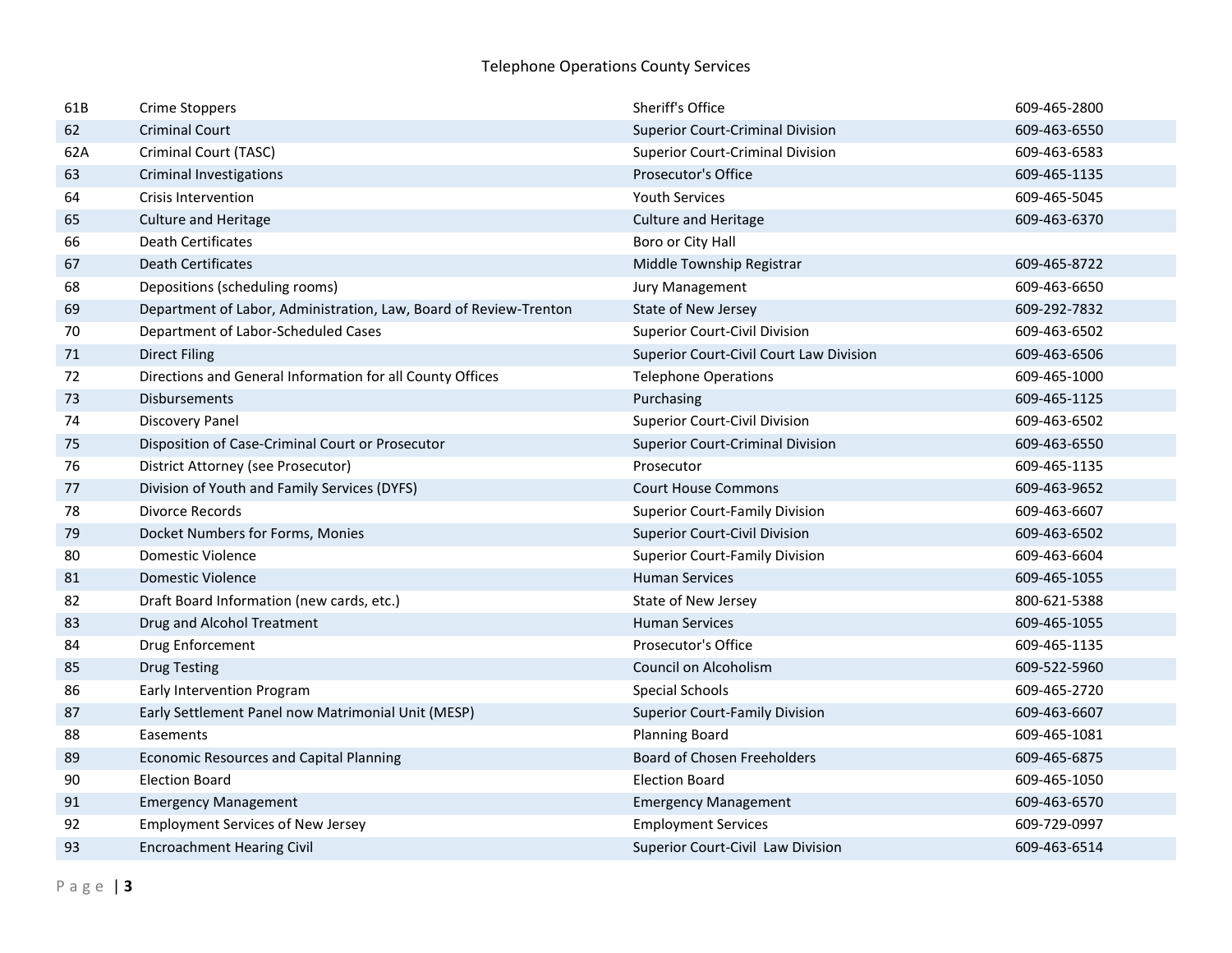| 94  | Enhanced 911 (Frank McCall)               | <b>Emergency Management</b>                    | 609-463-6570 |
|-----|-------------------------------------------|------------------------------------------------|--------------|
| 95  | <b>Environmental Commission</b>           | <b>Health Department</b>                       | 609-465-1208 |
| 96  | <b>Execution For Judgment</b>             | <b>Superior Court-Civil Division</b>           | 609-463-6502 |
| 97  | Expungements (Erase criminal record)      | Prosecutor's Office                            | 609-465-6860 |
| 98  | Extradition                               | Prosecutor's Office                            | 609-465-1135 |
| 99  | <b>Family Counseling</b>                  | FCAT-Family Crisis Int.                        | 609-465-1373 |
| 100 | <b>Family Court</b>                       | <b>Superior Court-Family Division</b>          | 609-463-6606 |
| 101 | <b>Family Planning</b>                    | <b>Health Department</b>                       | 609-465-1194 |
| 102 | Fare Free Transportation for the Aging    | Fare Free Transportation                       | 609-889-3700 |
| 103 | <b>Farmland Preservation</b>              | <b>Planning Board</b>                          | 609-465-1086 |
| 104 | <b>Fees For Summons</b>                   | <b>Superior Court-Civil Division</b>           | 609-463-6502 |
| 105 | Fictitious Names (to record)              | <b>County Clerk</b>                            | 609-465-1010 |
| 106 | Fictitious Names (on record)              | County Clerk Record Rm                         | 609-465-1020 |
| 107 | Finger Printing for Employment            | <b>State Police or Municipality</b>            |              |
| 108 | Finger Printing for Children              | Sheriff's Department at County Park            | 609-465-6831 |
| 109 | <b>Firearms Check</b>                     | Prosecutor's Office                            | 609-465-1135 |
| 110 | First Time Homebuyers                     | <b>Economic Resources and Capitol Planning</b> | 609-465-6875 |
| 111 | <b>Fishing Licenses</b>                   | Local Township or online                       |              |
| 112 | Five A-Form (Public Defender Eligibility) | <b>Superior Court-Criminal Division</b>        | 609-463-6550 |
| 113 | Flood and Zoning Maps                     | <b>Planning Board</b>                          | 609-465-1081 |
| 114 | Flood Insurance                           | <b>Planning Board</b>                          | 609-465-1081 |
| 115 | Food Stamps                               | <b>Social Service Building</b>                 | 609-886-6200 |
| 116 | Foreclosures (to record)                  | <b>County Clerk</b>                            | 609-465-1010 |
| 117 | Foreclosures (on record)                  | County Clerk Record Room                       | 609-465-1020 |
| 118 | <b>Fraud Complaints</b>                   | <b>Social Service Building</b>                 | 609-886-6200 |
| 119 | Fresh Water Maps                          | <b>Planning Board</b>                          | 609-465-1083 |
| 120 | <b>Fuel Assistance</b>                    | First For Help                                 | 609-729-2255 |
| 121 | <b>Garnishment Of Wages</b>               | <b>Superior Court-Civil Division</b>           | 609-463-6502 |
| 122 | <b>Goods and Chattels</b>                 | Sheriff's Department                           | 609-463-6428 |
| 123 | Governing of the County                   | <b>Board of Chosen Freeholders</b>             | 609-465-1065 |
| 124 | Guardianship                              | Surrogate Office                               | 609-463-6666 |
| 125 | <b>Gun Permits</b>                        | <b>Local Police Departments</b>                |              |
| 126 | Hazardous Material (Hazmat) Unit          | <b>Health Department</b>                       | 609-465-1217 |
| 127 | <b>Health Educator</b>                    | <b>Health Department</b>                       | 609-465-1225 |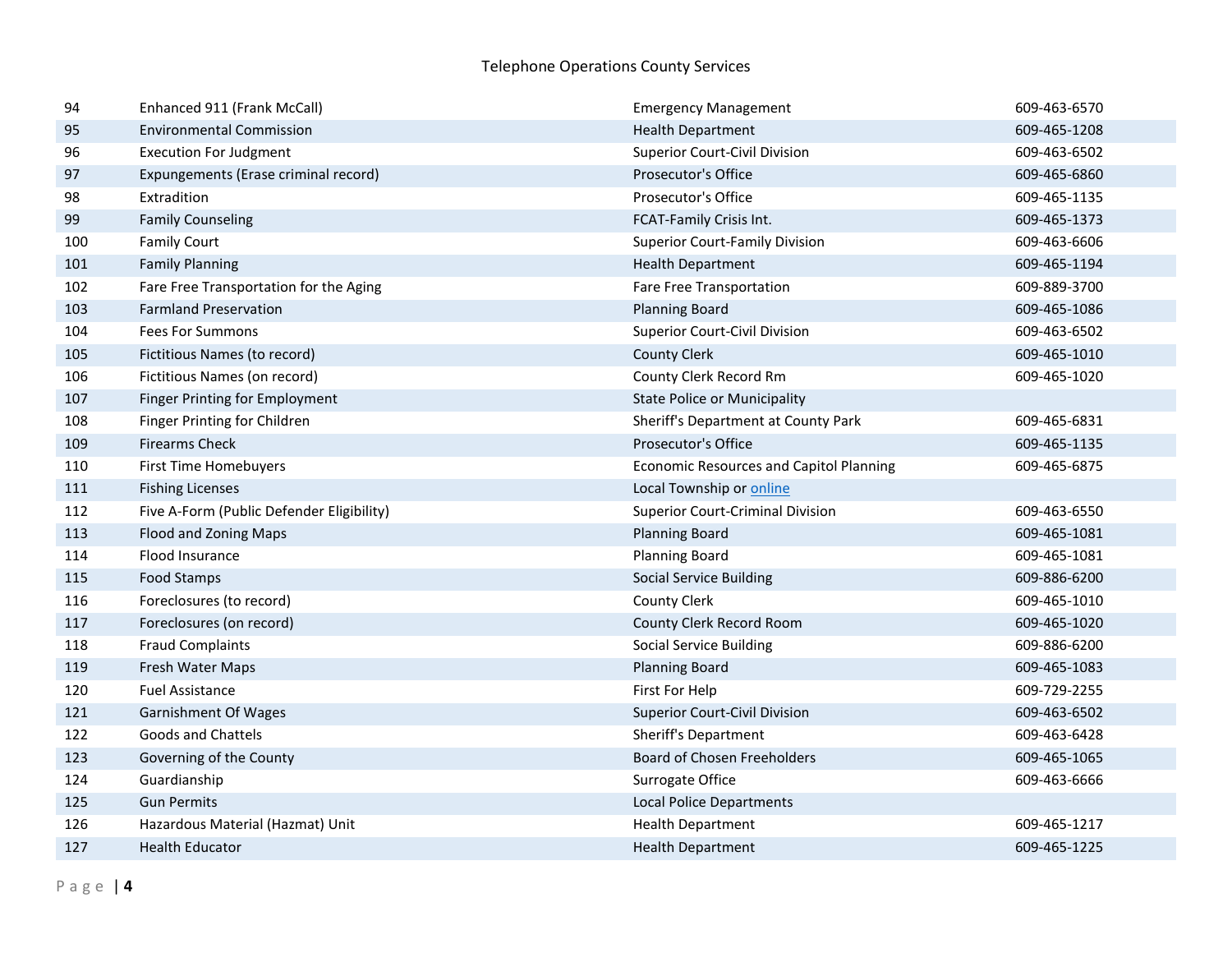| 128  | <b>Heat Assistance</b>                                   | First For Help                                 | 609-729-2255 |
|------|----------------------------------------------------------|------------------------------------------------|--------------|
| 129  | <b>HIV Testing (Clinics)</b>                             | <b>Health Department</b>                       | 609-465-1200 |
| 130  | Home Ownership (to record)                               | <b>County Clerk</b>                            | 609-465-1010 |
| 131  | Home Ownership (on record)                               | County Clerk-Record Room                       | 609-465-1020 |
| 132  | <b>Homeless Hotline</b>                                  | <b>Social Service Building</b>                 | 609-886-6200 |
| 133  | <b>Housing Authority</b>                                 | <b>Social Service Building</b>                 | 609-886-6200 |
| 134  | <b>Housing Discrimination</b>                            | <b>Economic Resources and Capitol Planning</b> | 609-465-6875 |
| 135  | Housing for Low Income                                   | <b>Habitat for Humanity</b>                    | 609-463-0244 |
| 136  | Hunting Licenses-Middle Township                         | Middle Township                                | 609-465-8722 |
| 137  | Hunting Licenses-Lower Township                          | Lower Township                                 | 609-884-5844 |
| 139  | <b>IDRC</b> (Intoxicated Drivers Resources Center)       | State of New Jersey (Cape Counseling)          | 609-465-4100 |
| 140  | Income Tax Forms/Library and Post Offices                | Library                                        | 609-463-6350 |
| 141  | Information and Assistance for the Aging                 | Aging Office                                   | 609-886-8138 |
| 142  | Intensive Supervision Program (ISP)                      | Prosecutor's Office                            | 609-465-1135 |
| 143  | Investigate Fires and Provides Classes for Fire Fighters | <b>Fire Marshal</b>                            | 609-465-2570 |
| 144  | <b>Job Applications</b>                                  | Human Resources and Training                   | 609-465-1060 |
| 144A | Job Connection/One Stop Career Center                    | Wildwood Employment office                     | 609-729-0997 |
| 145  | Judgments                                                | Civil Court                                    | 609-463-6502 |
| 146  | Judgments (Certified Copies)                             | <b>County Clerk</b>                            | 609-465-1010 |
| 147  | <b>Jury Duty</b>                                         | <b>Jury Management</b>                         | 609-463-6650 |
| 148  | Jury Reimbursement for Services                          | Jury Management                                | 609-463-6650 |
| 149  | Juvenile Division                                        | <b>Probation Office</b>                        | 609-465-1108 |
| 150  | Juvenile Intake                                          | <b>Superior Court-Family Division</b>          | 609-463-6612 |
| 151  | Landfill Station                                         | <b>CMCMUA</b>                                  | 609-465-9026 |
| 152  | Law Library (in the Cape May County Court Building)      | State of New Jersey                            | 609-463-6541 |
| 153  | Lawyer Referral                                          | <b>State of New Jersey</b>                     | 609-463-0313 |
| 154  | Legal Aid                                                | State of New Jersey                            | 609-465-3001 |
| 155  | Library Main Number                                      | Library                                        | 609-463-6350 |
| 156  | Library Reference                                        | Library                                        | 609-463-6352 |
| 157  | License (Clam and Crab)                                  | <b>Upper Township</b>                          | 609-628-2011 |
| 158  | Liens (Lis Pendens to record)                            | <b>County Clerk</b>                            | 609-465-1010 |
| 159  | Liens (Lis Pendens on record)                            | County Clerk Record Room                       | 609-465-1020 |
| 160  | Lost Titles (Mobile Home and Boats)                      | Superior Court-Civil Division                  | 609-463-6502 |
| 161  | Low Income Homebuyers                                    | <b>Economic Resources and Capitol Planning</b> | 609-465-6875 |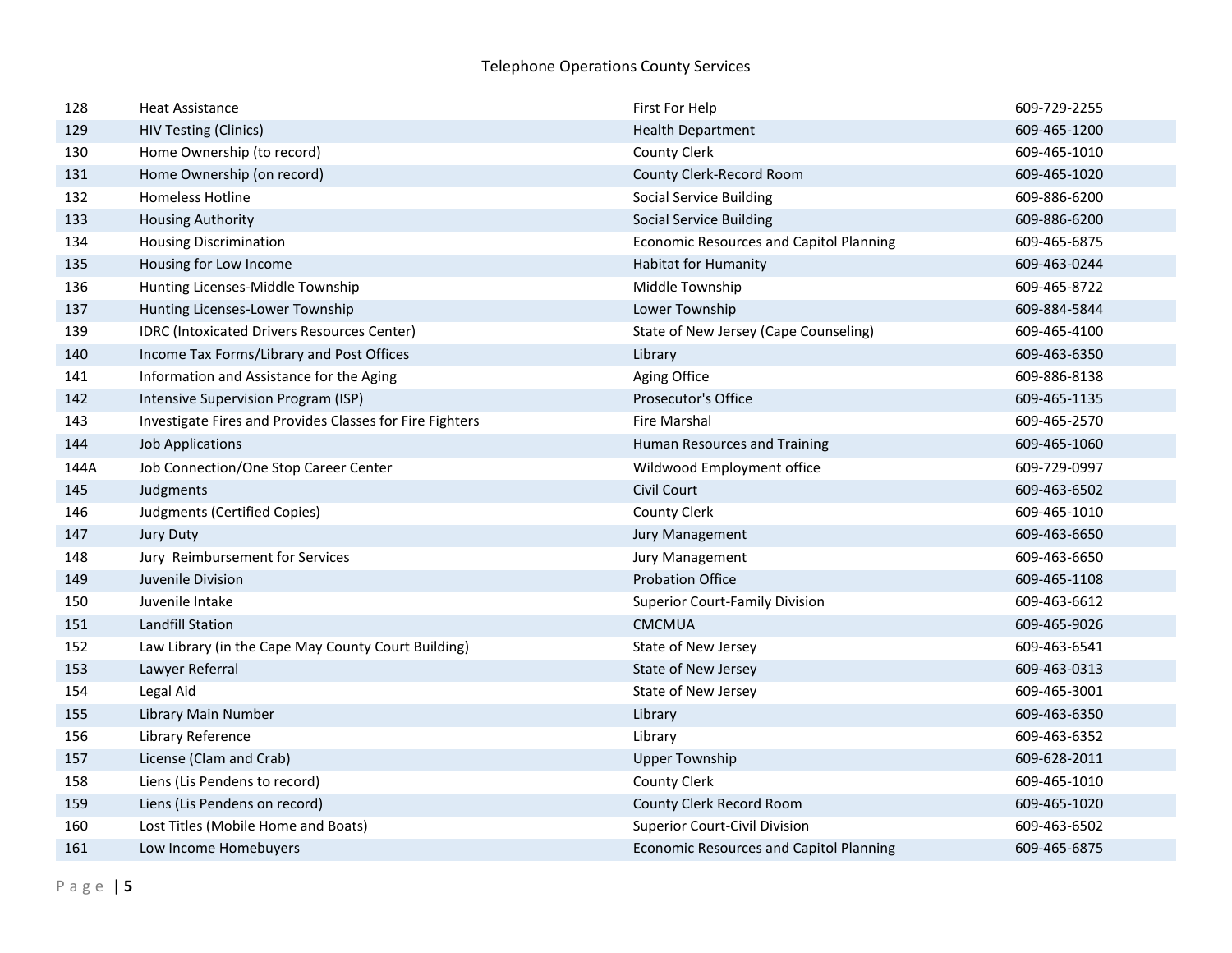| 162  | Maintenance for all County Buildings                     | <b>Facilities and Services</b>                 | 609-465-1291 |
|------|----------------------------------------------------------|------------------------------------------------|--------------|
| 163  | Maps in Detail                                           | <b>Planning Board</b>                          | 609-465-1083 |
| 164  | Maps-County                                              | Public Works                                   | 609-465-1035 |
| 165  | <b>Marriage Licenses</b>                                 | Local Boro or City Hall                        |              |
| 165A | Matrimonial Unit (MESP)                                  | <b>Superior Court-Family Division</b>          | 609-463-6607 |
| 166  | Meals on Wheels                                          | Aging Office                                   | 609-886-1158 |
| 167  | Mechanics Affairs Compliance Department                  | <b>Consumer Affairs</b>                        | 609-463-6575 |
| 168  | <b>Medical Malpractice</b>                               | Superior Court-Civil Law Division              | 609-463-6506 |
| 169  | Meeting Room Scheduling/Historic Court Building          | <b>Facilities and Services</b>                 | 609-465-1291 |
| 170  | Meeting Room Scheduling/Administration Building          | <b>Facilities and Services</b>                 | 609-465-1291 |
| 171  | Meeting Room Scheduling/Court Building                   | Jury Management                                | 609-463-6650 |
| 172  | <b>Mental Health</b>                                     | <b>Cape Counseling</b>                         | 609-465-4100 |
| 173  | <b>Mental Health</b>                                     | <b>Human Services</b>                          | 609-465-1055 |
| 174  | Mentally Incompetent                                     | Adjuster                                       | 609-463-6685 |
| 175  | Minority Develop/Business Program                        | <b>Economic Resources and Capitol Planning</b> | 609-465-6875 |
| 176  | <b>Motor Vehicle</b>                                     | <b>State Motor Vehicle</b>                     | 888-486-3339 |
| 177  | Motor Vehicle-Inspection Station - For Appointments Only | <b>State Motor Vehicle</b>                     | 888-656-6867 |
| 178  | Name Change                                              | Superior Court-Civil Law Division              | 609-463-6506 |
| 179  | Noise Pollution                                          | <b>Health Department</b>                       | 609-465-1209 |
| 180  | <b>Nursing</b>                                           | <b>Health Department</b>                       | 609-465-1200 |
| 181  | Ocean Water Quality Hotline                              | <b>Health Department</b>                       | 609-463-6581 |
| 182  | <b>OSHA</b>                                              | Health Department Marlton, NJ                  | 609-757-5181 |
| 182A | One Stop Career Center/Job Connection                    | Wildwood Employment Office                     | 609-729-0997 |
| 183  | Open Space Preservation                                  | <b>Planning Board</b>                          | 609-465-1086 |
| 184  | Parole Board                                             | <b>Cumberland County</b>                       | 856-696-6009 |
| 185  | Passports                                                | <b>County Clerk</b>                            | 609-465-1011 |
| 186  | Peace Bonds now restraining orders                       | <b>Superior Court Family Division</b>          | 609-463-6600 |
| 187  | Performing Arts Center                                   | Middle Township Schools                        | 609-463-1925 |
| 188  | Physical Therapy                                         | <b>Health Department</b>                       | 609-465-1196 |
| 189  | <b>Pinelands Commission</b>                              | <b>Planning Board</b>                          | 609-465-1084 |
| 190  | <b>Population Status</b>                                 | <b>Planning Board</b>                          | 609-465-1084 |
| 191  | <b>Posting Bail</b>                                      | Correctional Center (2nd Entrance)             | 609-465-1233 |
| 192  | Power of Attorney                                        | County Clerk's Office                          | 609-465-1010 |
| 193  | <b>Pre-Trial Intervention</b>                            | <b>Probation Office</b>                        | 609-465-1108 |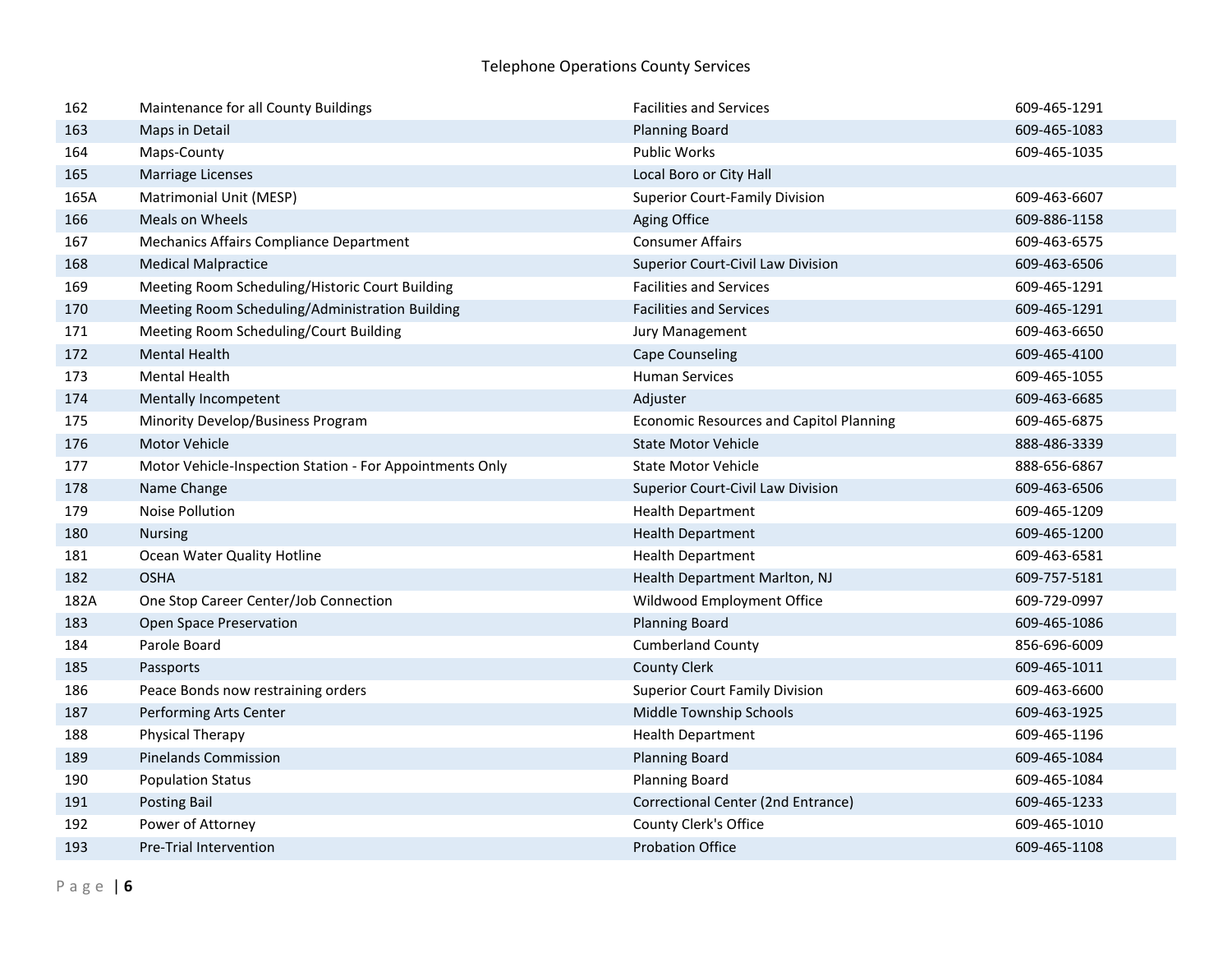| 194  | Print Shop for the County                                               | Print Shop                                        | 609-463-6675 |
|------|-------------------------------------------------------------------------|---------------------------------------------------|--------------|
| 195  | <b>Probate Court</b>                                                    | Surrogate Office                                  | 609-463-6666 |
| 196  | Probation-Adult                                                         | <b>Probation Office</b>                           | 609-465-1095 |
| 197  | <b>Probation-Community Service</b>                                      | <b>Probation Office</b>                           | 609-465-1114 |
| 198  | <b>Probation-Juvenile Division</b>                                      | <b>Probation Office</b>                           | 609-465-1108 |
| 199  | Probation-Pre-Trial Intervention                                        | <b>Probation Office</b>                           | 609-465-1108 |
| 200  | <b>Probation-Support Enforcement</b>                                    | <b>Probation Office</b>                           | 609-465-1090 |
| 201  | Property Ownership (to record)                                          | <b>County Clerk</b>                               | 609-465-1010 |
| 202  | Property Ownership (on record)                                          | County Clerk Record Room                          | 609-465-1020 |
| 203  | Property Transfer (to record)                                           | <b>County Clerk</b>                               | 609-465-1010 |
| 204  | Property Transfer (on record)                                           | County Clerk Record Room                          | 609-465-1020 |
| 205  | <b>Property Value</b>                                                   | County Clerk Record Room                          | 609-465-1020 |
| 206  | Pro-Se Packet (ask for which court)                                     | Superior Court-Civil, Criminal or Family Division | 609-463-6502 |
| 206A | Prothonotary                                                            | <b>County Clerk</b>                               | 609-465-1010 |
| 207  | Public Defender                                                         | State of New Jersey                               | 609-465-3101 |
| 208  | Public Works-Engineer, Bridge and Roads                                 | <b>Public Works</b>                               | 609-465-1035 |
| 209  | Rape and Abuse                                                          | CARA                                              | 609-522-6489 |
| 210  | Rape and Abuse (Toll Free)                                              | <b>CARA</b>                                       | 877-294-2272 |
| 211  | Regulating Scales, etc., Issue Certificates                             | <b>Weights and Measures</b>                       | 609-463-6472 |
| 212  | <b>Rent Control</b>                                                     | <b>Consumer Affairs</b>                           | 609-463-6475 |
| 213  | Rental Assistance (Section 8 Housing)                                   | <b>Court House Commons</b>                        | 609-463-0036 |
| 214  | <b>Restraining Orders</b>                                               | <b>Superior Court-Family Division</b>             | 609-463-6600 |
| 215  | Retired Senior Volunteer Program (Aging Office)                         | <b>Social Service Building</b>                    | 609-886-3400 |
| 216  | Riparian Maps (to record)                                               | <b>County Clerk</b>                               | 609-465-1010 |
| 217  | Riparian Maps (on record)                                               | County Clerk Record Room                          | 609-465-1020 |
| 217A | <b>Risk Management and Training</b>                                     | <b>Board of Chosen Freeholders</b>                | 609-463-6491 |
| 218  | RSVP (Aging Office)                                                     | <b>Social Service Building</b>                    | 609-886-3400 |
| 219  | Safety, Health and Education-see Office of Risk Management and Training | Board of Chosen Freeholders                       | 609-463-6491 |
| 220  | Sales Tax Certificate                                                   | <b>County Clerk</b>                               | 609-465-1010 |
| 221  | Sales Tax Information (Northfield)                                      | State of New Jersey                               | 609-645-6673 |
| 222  | Sanitary Inspectors                                                     | <b>Health Department</b>                          | 609-465-1209 |
| 223  | Schools Services for County and Municipalities                          | Superintendent of Schools                         | 609-465-1281 |
| 224  | <b>Senior Citizen Services</b>                                          | Aging Office                                      | 609-886-2784 |
| 225  | Sentence Reduction                                                      | <b>Superior Court-Criminal Division</b>           | 609-463-6550 |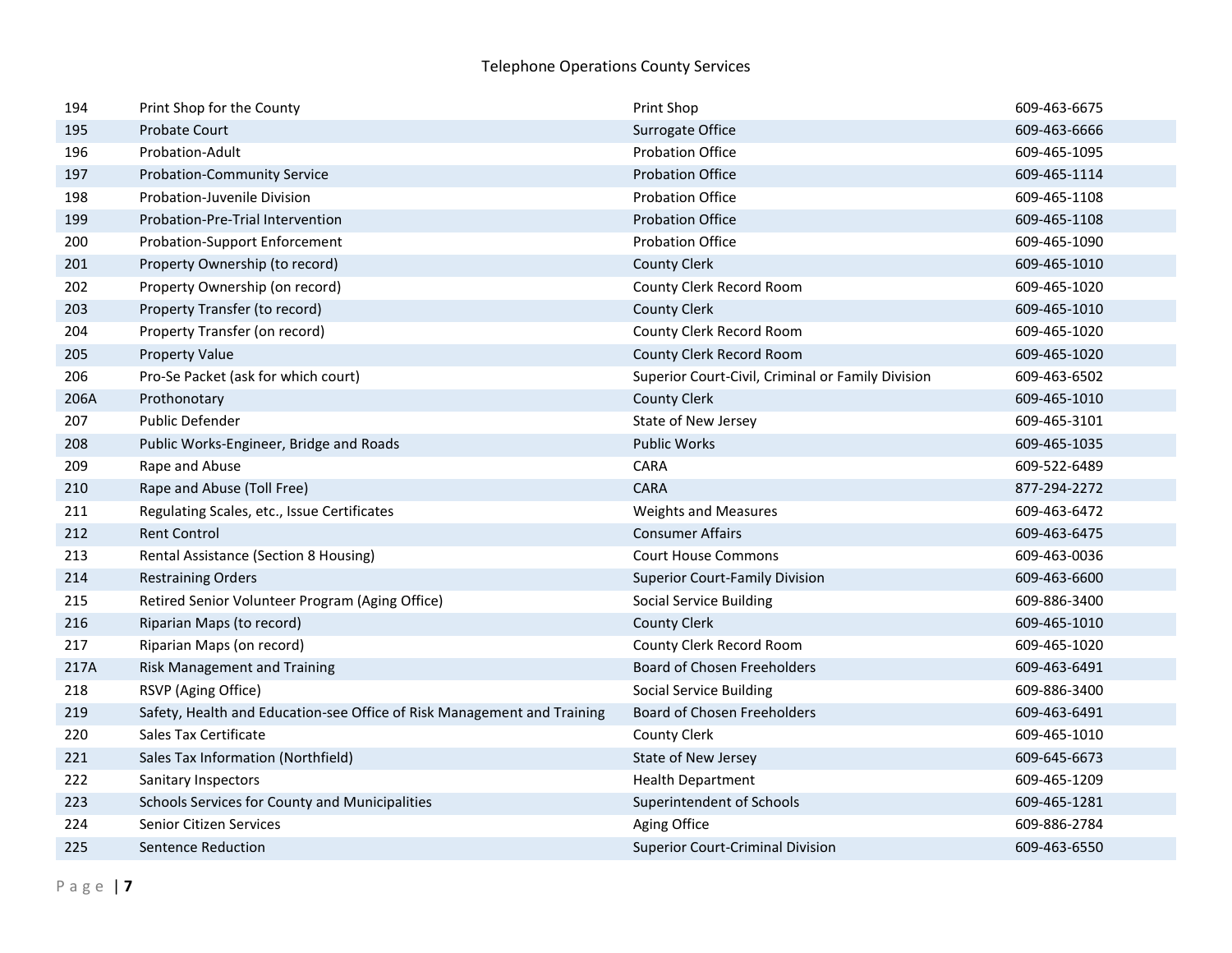| 226 | Settlement Panel (ESP)                                                   | <b>Superior Court-Family Division</b>     | 609-463-6600 |
|-----|--------------------------------------------------------------------------|-------------------------------------------|--------------|
| 227 | <b>Sheriff Sales</b>                                                     | <b>Sheriff's Department</b>               | 609-465-6834 |
| 228 | Small Claims, Landlord Tenant, Pro-Se (out of state)                     | <b>Superior Court-Civil Division</b>      | 609-463-6502 |
| 229 | Socially Transmitted Diseases (STD) Clinic                               | <b>Health Department</b>                  | 609-465-1200 |
| 230 | Soil Information                                                         | <b>Planning Board</b>                     | 609-465-1080 |
| 231 | Solid Waste                                                              | <b>Health Department</b>                  | 609-465-1208 |
| 232 | Speech Therapy                                                           | <b>Health Department</b>                  | 609-465-1195 |
| 233 | <b>Status of Women Commission</b>                                        | <b>Status on Women</b>                    | 609-463-6695 |
| 234 | Subpoena Forms                                                           | <b>Superior Court-Civil Division</b>      | 609-463-6502 |
| 235 | Subpoenas                                                                | Prosecutor's Office                       | 609-465-1135 |
| 236 | Substance Abuse                                                          | Cape Assist                               | 609-522-5960 |
| 237 | <b>Summons and Complaints</b>                                            | <b>Superior Court-Civil Division</b>      | 609-463-6502 |
| 238 | Support Enforcement Title 4-D                                            | <b>Probation Office</b>                   | 609-465-1090 |
| 239 | TASC (Treatment Assessment Services for Courts)                          | <b>Probation Office</b>                   | 609-463-6583 |
| 240 | <b>Task Force</b>                                                        | Prosecutor's Office                       | 609-465-1135 |
| 241 | Tax Liens (Lis Pendens)County, State, Federal (to record)                | <b>County Clerk</b>                       | 609-465-1010 |
| 242 | Tax Liens (Lis Pendens) County, State, Federal (on record)               | County Clerk Record Rm                    | 609-465-1020 |
| 243 | Tax Waivers                                                              | Surrogate Office                          | 609-463-6666 |
| 244 | <b>Tax Appeals</b>                                                       | <b>Tax Board</b>                          | 609-465-1030 |
| 245 | <b>Tax Delinquent Taxes</b>                                              | <b>Local Township</b>                     |              |
| 246 | Telephone Operations for General Information, Numbers, Lines and Billing | <b>Telephone Operations</b>               | 609-465-1000 |
| 247 | Tourism information                                                      | Tourism                                   | 609-463-6415 |
| 248 | Transcripts                                                              | Ask which Court                           |              |
| 249 | <b>Trash Collection</b>                                                  | Local Township or Boro                    |              |
| 250 | <b>Transfer Station (County Landfill)</b>                                | CMCMUA                                    | 609-465-5004 |
| 251 | <b>Trial Records</b>                                                     | Ask which Court                           |              |
| 252 | TTD Locations (Hearing Impaired)                                         | Lib, Emergency Management, Jail, S-C. Hse |              |
| 253 | U.I.F.S.A. (out of state support)                                        | <b>Superior Court-Family Division</b>     | 609-463-6608 |
| 254 | UCC-1-Files (to record)                                                  | <b>County Clerk</b>                       | 609-465-1010 |
| 255 | UCC-1-Files (on record)                                                  | County Clerk Record Rm                    | 609-465-1020 |
| 256 | Vendor Licenses                                                          | <b>County Clerk</b>                       | 609-465-1010 |
| 257 | Veterans' Bureau                                                         | <b>Social Services Building</b>           | 609-886-2762 |
| 258 | Veterans' Military Discharges (on record)                                | <b>County Clerk</b>                       | 609-465-1020 |
| 259 | Veterans' Preference Job Priority                                        | Human Resources and Training              | 609-465-1060 |